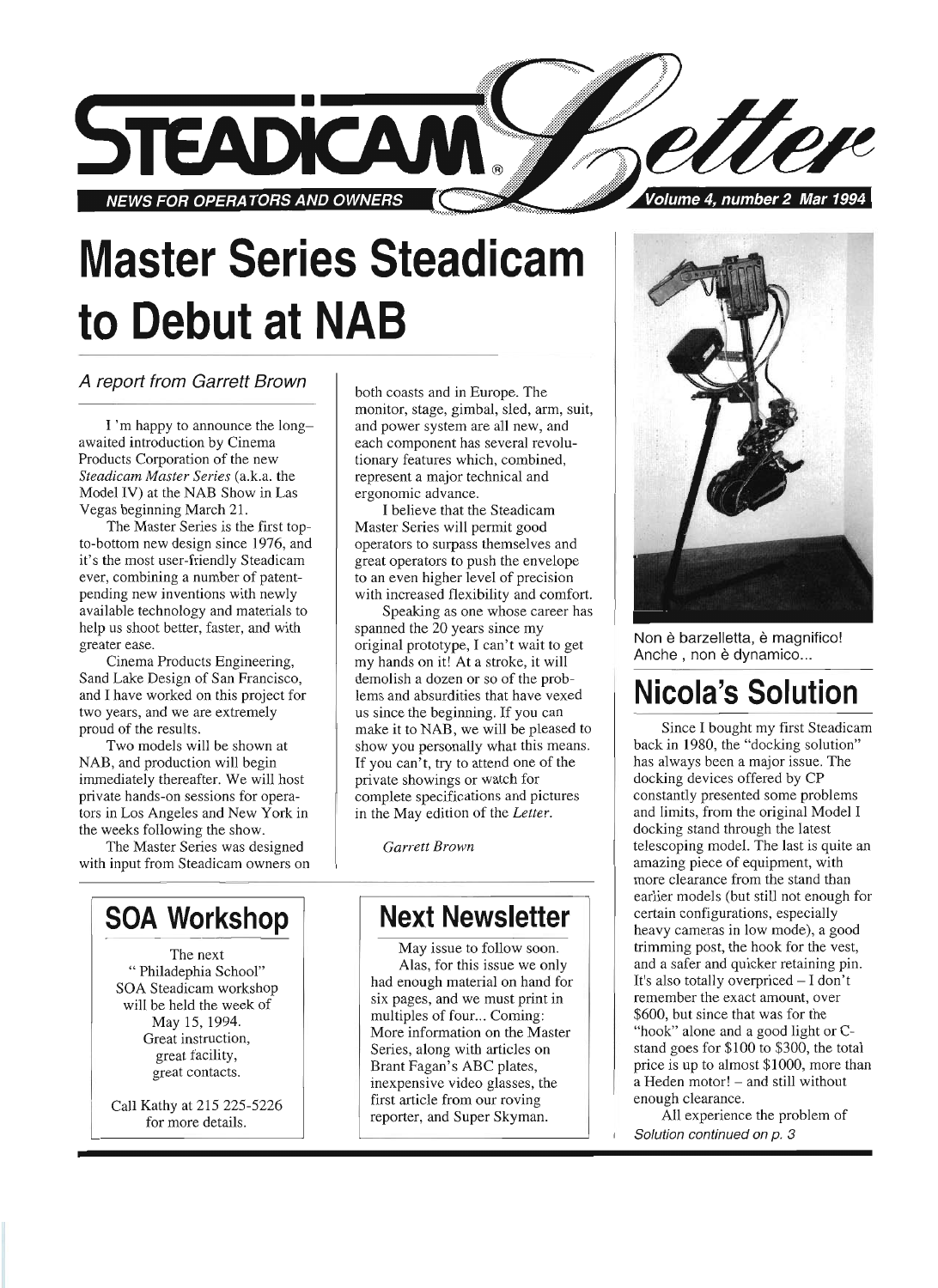## Rickshaw for Two Bits **Matter Right Aveloptions** that came to **Rickshaw for Two Bits** *mind*, the western dolly and the

Page 2



Robin flies. Note small rope beneath his left foot, designed to help the actor remain at set distance from film plane.

During preproduction for "Two Bits," with cameraman Juan Ruiz-Anchia, I was presented with a challenge. How to run at full throttle ahead of an energetic twelve year old boy, shooting backwards in both underslung and normal modes,

through an art-directed alley that would vary from 35 to 21 inches wide? Just to make it really fun, occasional obstructions of a practical location would be thrown in. We agreed there would be cuts breaking up the scene to release me from the narrowest parts of the alley. I would cruise the sections averaging 27 to 29 inches. There was plenty of room for the boy to run, and it was visually tight for the director, but it was into the arm-scraping, mattebox knocken-offen realm for the operator.

I felt that body-mounted operation was impossible, as I discovered I needed 31 inches for running. Additionally, the camera position would be limited to one side of the alley without the option of a center shot. It was clearly a rolling rig shot,

**78** I'

wheelchair, weren't feasible to navigate at speed on uneven pavement through such a narrow passage. Time for a fresh idea, so I called Garrett.

We considered three-wheeled bicycles, multiple-skateboards, Skyman, and two variations of hovercraft (sync sound precluded both). By the second phone call, Garrett had envisioned a two-wheeled rickshaw rig; within a week, thanks to Garrett's diligence and Ed Quay's expertise, it was ready for tests.

#### **"but it was into the arm-scraping, mattebox knocken-offen realm for the operator. "**

The rickshaw consists of a molded plastic seat with an arm mounting post fastened to an axle with two bicycle wheels, a simple footrest, and a five foot yoke. The navigational theory is that if your "coolie" (dolly grip) can run the 25 inch wide yoke through a narrow passage, the 25 inch wide wheelbased rig and operator will follow with little thought towards steering. Camera tests proved the theory sound.

The design calls for the coolie to be running inside the yoke pushing on the handle, but essentially pulling the operator who is moving backwards and shooting back. Our first shot up, however, was the opposite, with the operator being pushed forwards, shooting forwards. This approach makes steering difficult, especially on uneven concrete,

----------;~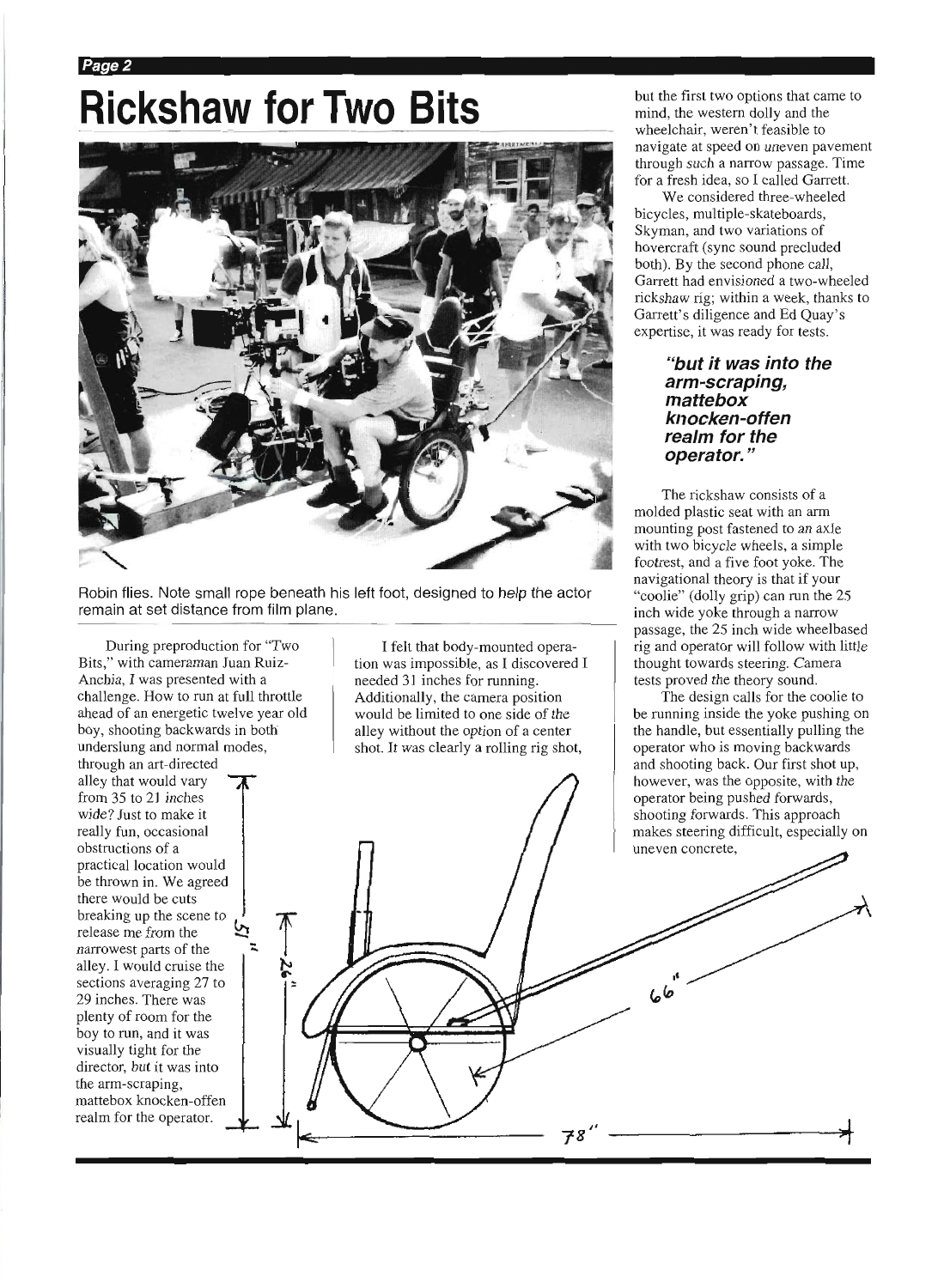Page 3



Where no man has ventured before?

but it did allow for the camera to be three inches off the ground and centered in the alley.

Uneven surfaces are rougher and influence vertical trim for the arm more than on a desert dolly. Perhaps this is due to the narrow wheelbase and/or the two-wheeled nature of the design. Fortunately, the dailies showed a more controlled shot than the riding experience predicted.

Once we switched to moving backwards, shooting back, the rickshaw performed exceptionally well. With the arm "criss-crossed" to

#### Solution continued from p. 1

having the Steadicam sitting there relying on its own weight and balance to stay in place, straining the gimbal (so one adds a ring, etc. etc.). Same old story, you buy something for a lot of money, and then you start modifying things.

Last year I finally bumped into "the solution" - at least for me: a bicycle repair stand! It's a brilliantly designed piece of equipment sold in any serious bikeshop. There are various brands and sizes, but they all feature great advantages.

Sturdy and solid, they selfstabilize, and there's plenty of clearance, even for Vistavision in low-mode. The stand clamps onto the centerpost with an adjustable springed clamp about four inches long,

minimize width (as Garrett described in the last newsletter),we raced through the alley.

Dennis Wilson had to think more of maintaining a fixed height of the yoke at his chest than of steering, and I had to banish thoughts of whiplash and mag imprints on my jaw as I framed the shot.

In truth, the rickshaw made the shot so easy that we were obliged to add an abrupt stop and hold the frame when the boy stopped at the end of the alley to look down the street. This meant building a ramp off the sidewalk into the street, and it gave Dennis the challenge he deserved. He earned a round of applause

for five consistently good takes. Credit must also be given to Mike Fauntleroy pulling focus from second floor windows ... sharp even with the 100mm lens.

The rickshaw may be available for rent from our association, and it disassembles, allowing it to fit into several cases. If you anticipate a need for it, please give Kathy enough time to round up some containers. Its shipping weight would be about 45 pounds, plus the cases.

*Robin Buerki* 

providing an excellent hold and no strain on the gimbal or post. The clamp swivels  $360^\circ$  so you can work around lenses, mags, etc., without having to hold the sled from swinging. They look slick, and they're cheap- \$90 to \$200!! And they are much easier and handier to customize (just to keep up the habit...) .

Alas, they have some disadvantages: You can't use them on very rough terrain (but grips love to help you). They don't fold nor fit into regular cases, so it's one more thing to carry or ship (personally I have 12 cases; one more can't kill me). And they cost so little that if you buy equipment just to write it off taxes, they are not a good investment.

*Nicola Pecorini* 

## **Classifieds**

For Sale: Panavision Video Tap, fits on viewfinder of Gold and Platinum. For any c-mount camera, rotating base, focus/iris control, \$2,500. Also CCD video camera w/ auto/manual iris gain, 1/1000 shutter speed, and infared switch for very low-light situations, c-mount, small and light. 2 cables, case, \$1,500. Model II Steadicam Sled case, good condition, \$100. Model II CRT monitor tube, good condition, \$200. Low-mode cage, three sets of posts, slotted for easy mounting, \$430. WRC-4, 4 channel wireless servocontrol system, excellent condition, just tuned up. Complete set: 4 channel transmitter and receiver, CP motor amp, 4 lens rings, 3 batteries (plugs into battery belt as well), two chargers, extra cables, case, JB-4 junction box system for use off Steadicam (hand-held, cranes, etc.) \$5,300. Lists for \$8,875. Call 310 372-1493 .

For Sale: Model III Steadicam with 5 batteries, telescoping main support post, Seitz internal receiver, main mounting assembly with side-toside plate, J-box with two video outs, amp bracket, assorted dovetail plates, Seitz fore and aft connection at electronics module end, moveable battery system, monitor support bracket, DeRose handgrip. Unit also has Seitz installed plug for 24 volt converter system and video playback switch. Monitor cables hve been extended on this unit, and has all of Seitz electronic upgrades and electronic protection features . Included is 8mm on-board recording deck. \$17,000. Bob Ulland, 813 294-7274.

Wanted: Used or new VHF Coherent Video transmitter in good condition with 6 pin power and video connector. Call 011 44 71 700 3555 or fax 011 4471 7004445 (London). Ask for Philip White.

For Sale: One VT-250 Coherent video transmitter, CH 23 with power cable and case. One Sony TU110 TV tuner unit with AC/DC adaptor, made to work directly with Sony 8000 video monitors. Mehran Salamati, 213874- 3158; fax 213 874-0259.